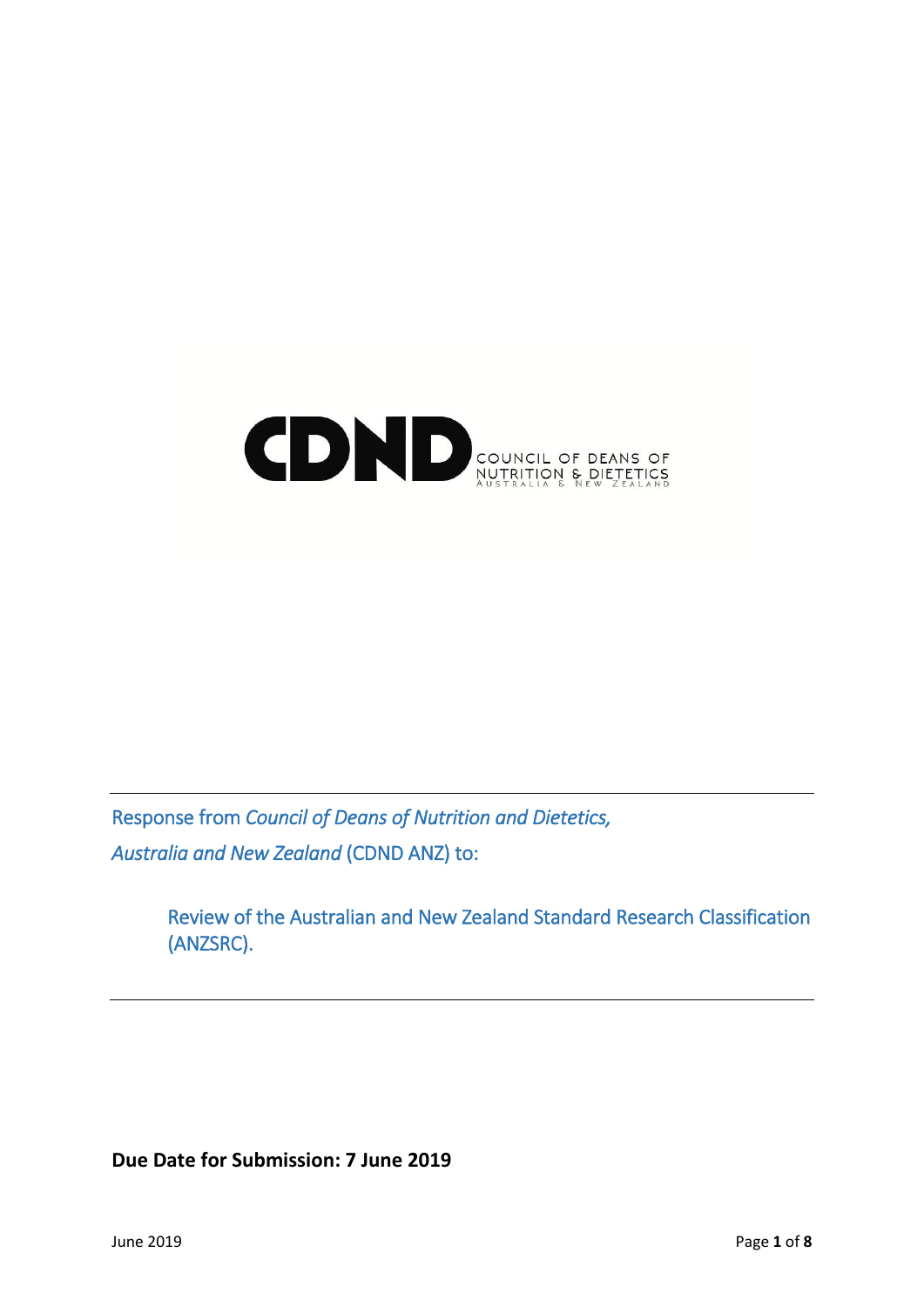# Background to Council of Deans of Nutrition and Dietetics, Australia and New Zealand (CDND, ANZ)

CDND ANZ was established in 2015 with representation from all Universities currently offering qualifications in Nutrition and Dietetics across Australia and New Zealand that are recognised for dietetics practice by the Dietitians Association of Australia or the Dietitians Board New Zealand. The CDND ANZ aims to provide a forum for discussion, feedback, consultation and advocacy on issues relevant to nutrition and dietetics in Australia and New Zealand, independent of the Dietitians Association of Australia, Universities Australia, Dietitians Board New Zealand, Dietitians New Zealand and Universities New Zealand. The Terms of Reference of the CDND ANZ include providing advice and advocacy on standards required for the teaching, research and practice of Nutrition and Dietetics in Australia and New Zealand.

# Universities represented by the CDND ANZ and academic members and contributors to this response:

| AUS.       | Professor Liz Isenring                  |
|------------|-----------------------------------------|
| <b>AUS</b> | Professor Deb Kerr                      |
| <b>AUS</b> | Professor Sarah McNaughton              |
| <b>AUS</b> | Associate Professor Philippa Lyons-Wall |
| <b>AUS</b> | Associate Professor Rebecca Golley      |
| <b>AUS</b> | Professor Lauren Williams               |
| <b>AUS</b> | Associate Professor George Moschonis    |
| NZ         | Associate Professor Rozanne Kruger      |
| <b>AUS</b> | Professor Helen Truby                   |
| <b>AUS</b> | Professor Danielle Gallegos             |
| NZ         | Associate Professor Clare Wall          |
| AUS.       | <b>Professor Clare Collins</b>          |
| <b>AUS</b> | Dr Michael Leveritt                     |
| <b>AUS</b> | Professor Margaret Allman-Farinelli     |
| <b>AUS</b> | Professor Shawn Somerset                |
| NZ         | Dr Sue MacDonell                        |
| <b>AUS</b> | Professor Fiona Pelly                   |
| <b>AUS</b> | Professor Eleanor Beck                  |
|            |                                         |

# The CDND ANZ also acknowledges input from:

| Translational Research Institute Australia | AUS. | Dr Katrina Campbell                    |
|--------------------------------------------|------|----------------------------------------|
| University of Queensland                   | AUS. | <b>Emeritus Professor Sandra Capra</b> |
| University of Wollongong                   | AUS  | Senior Professor Linda Tapsell         |

# CDND ANZ Contacts:

| <b>CDND ANZ, Chair</b><br>Queensland University of Technology | AUS. | <b>Professor Danielle Gallegos</b><br>danielle.gallegos@qut.edu.au |
|---------------------------------------------------------------|------|--------------------------------------------------------------------|
| <b>CDND ANZ, Deputy Chair</b><br>University of Wollongong     | AUS. | <b>Professor Eleanor Beck</b>                                      |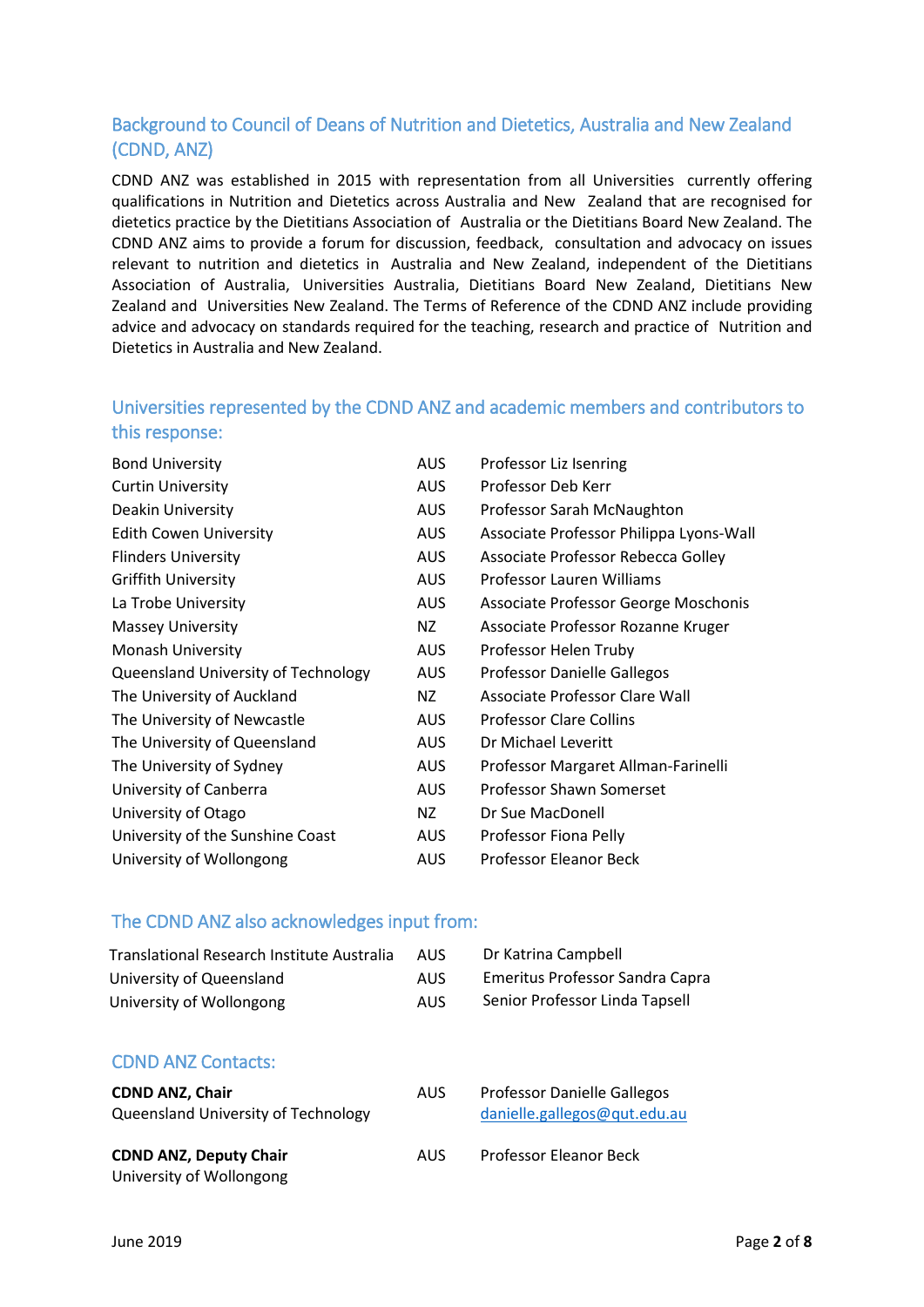# Response

Following is the response from the CDND ANZ to the '*Questions to Guide Discussion and Feedback*' (pages 11-12) given in the "*Discussion Paper Australian and New Zealand Standard Research Classification Review 2019*" undertaken and published by the Australian Research Council (ARC), Australian Bureau of Statistics (ABS), Statistics New Zealand (Stats NZ), and the New Zealand Ministry of Business, Innovation and Employment (MBIE).

#### ANZSRC Principles

*1: Are the principles of the Review outlined in Section 2 of the Discussion Paper appropriate and sufficient? Do any further overarching principles need to be considered in developing the revised ANZSRC?* 

No further considerations.

#### ANZSRC Classifications

#### Type of Activity

#### *2. What suggestions do you have to improve the ToA component of the classification?*

Generally, there is value in following the *three categories under Frascati* to ensure the ANZ systems are easily matched to international systems.

#### *3: Are there any other categories that should be added to the ToA? If so, how would they be defined?*

Some potential considerations are:

The key suggestion is that there is not a category of 'translational research'. Presumably it currently sits under applied research but translation has further meaning.

Other methods which are not easily captured:

- Methodological research development and validation of methods for undertaking scientific research in the discipline
- Evaluation research critical inquiry into the impact and effectiveness of interventions and services (including education)

#### *4: Is there ambiguity in the existing ToA categories? How could this be improved?*

CDND generally support following the three categories under Frascati (as above), in particular there does not need to be separation between pure and strategic basic research.

A minor consideration is that there is ambiguity, and an underlying assumption that research occurs in one dimension/direction for example that 'applied' depends on 'fundamental' research.

#### *5. Should ANZSRC adopt the Frascati Manual 2015 ToA definitions?*

Yes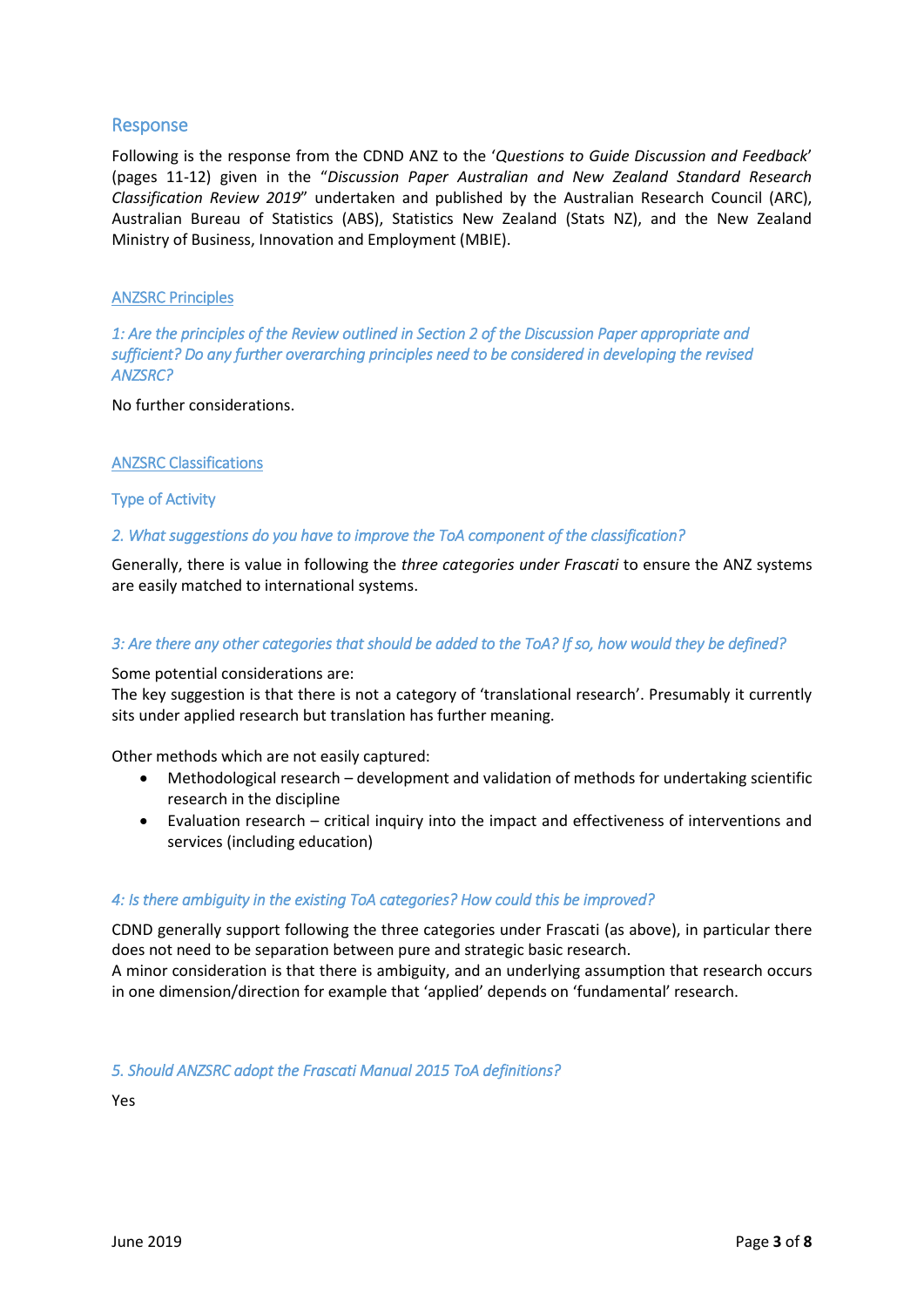#### Fields of Research

The Frascati manual provides up to the 4 digit level (3. Medical and Health Sciences: 3.3 Health Sciences).

Current FoR codes for Nutrition and Dietetics:

Division: 11 Medical and Health Sciences

Group: 1111 Nutrition and Dietetics

For ARC Research Impact and Engagement, disciplines in Nutrition and Dietetics were part of 11-2.

#### *6a: Should there be more or fewer levels to the hierarchy?*

The levels of hierarchy should remain the same.

We recognise that that most activities occur at the 4-digit level rather than 6-digit. For individual research areas, the 6-digit level remains useful. However at present, in relation to FoR 1111 Nutrition and Dietetics, the 6-digit levels are currently not reflective of current research (see below).

#### *6b:Would it be useful to have broad themes or 'one digit' classifications such as Sciences, Medicine, Social Sciences and Humanities, similar to the 'Sector' level of SEO?*

There would be advantages to a single level code however there are a number of disciplines which would be split by such a coding system, even more than that which already occurs. For example, in Nutrition and Dietetics, research would be split in such a system between Social Sciences, Sciences and Medicine.

## *7a: What Criteria, in your view, should be applied to determine the boundaries between Division, Group and Field Classifications*

Nil response

# *7b: Should research methodologies, publication practices, or any other factors be considered as key criteria for classifying research?*

Yes, this must be considered. At present, the systems of classification are part of the recognition and value system which have a real impact (including funding) on the research conducted in the discipline. The systems vary between disciplines and therefore the way that research is performed (methods) and the way it is disseminated (formal publication or other) are relevant.

# *7c: Apart from the Principles described in Section 2, are there any other specific criteria that should be applied?*

A consideration may be the translation or uptake of research in a range of settings, for example policy development. Each category (example: at a 4-digit level) may benefit from a translational category that incorporates translation to practice, policy or further research.

#### *8a: What new or emerging areas of research should be allocated FoR codes (and at which level)?*

CDND believes the 4-digit 1111 is correctly allocated to research likely to occur in the disciplines of Nutrition Science and Nutrition and Dietetics.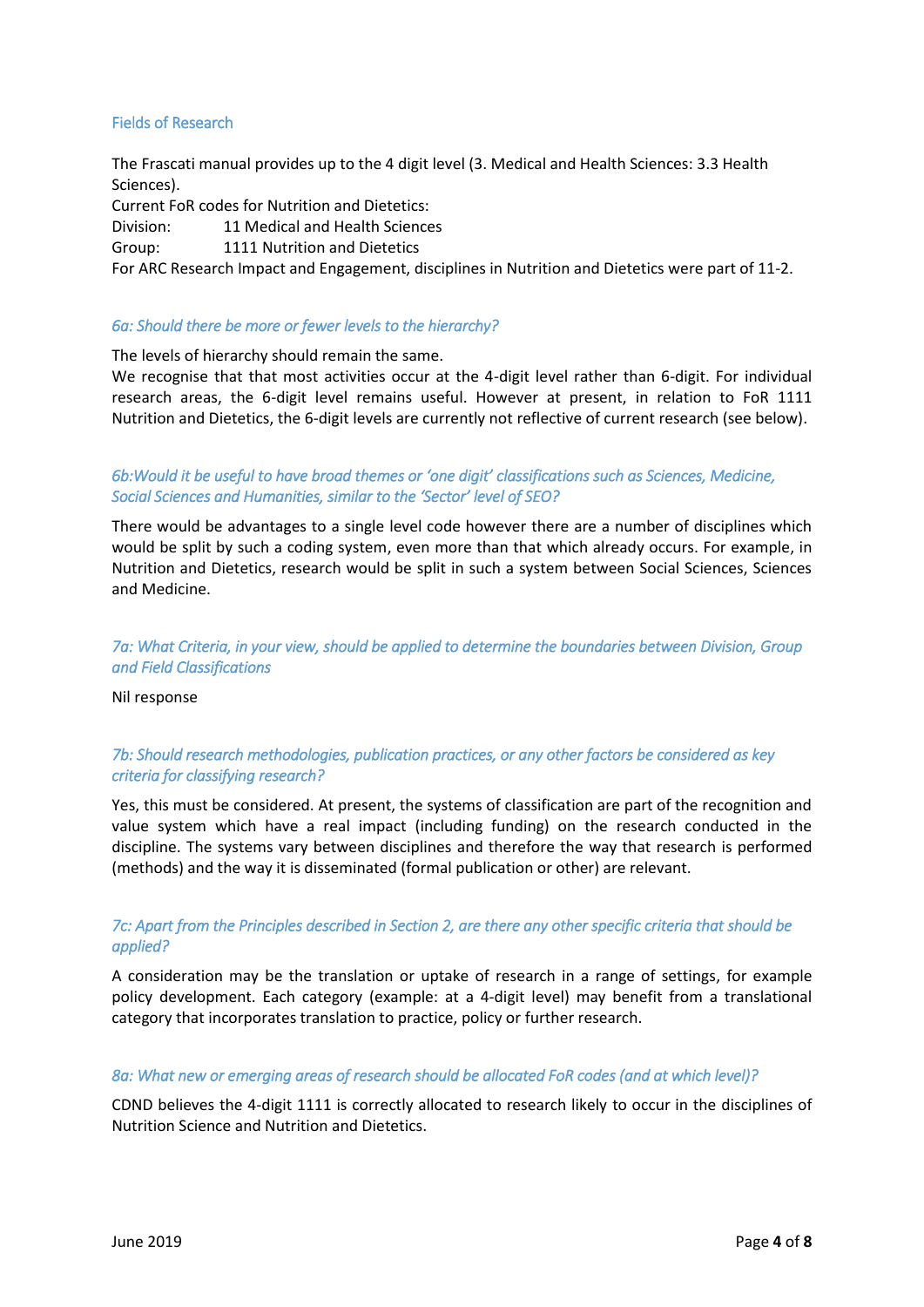## *8b: Should any of the existing FoR codes be split, deleted or merged?*

The current codes for Nutrition and Dietetics are not reflective of modern research.

| <b>Current FoR codes</b>                     | <b>Suggested FoR codes</b>                   |
|----------------------------------------------|----------------------------------------------|
| 111101 Clinical and Sports Nutrition         | <b>Clinical Nutrition</b>                    |
| <b>NEW CODE</b>                              | Sport and Exercise Nutrition                 |
| 111102 Dietetics and Nutrigenomics           | Nutrigenomics and personalised nutrition     |
| 111103 Nutritional Physiology                | <b>Nutrition Science OR</b>                  |
|                                              | Nutritional Physiology and Biochemistry      |
| 111104 Public Nutrition Intervention         | <b>Public Health Nutrition</b>               |
| <b>NEW CODE</b>                              | Dietary Assessment and related methodologies |
| <b>NEW CODE</b>                              | <b>Nutritional Epidemiology</b>              |
| 111199 Nutrition and Dietetics not elsewhere | 111199 Nutrition and Dietetics not elsewhere |
| classified                                   | classified                                   |

#### *8c: Should any of the existing Group or Field codes be moved to other places in the classification?*

Nil response

#### *8d: Is there ambiguity or redundancy in the existing FoR codes? (For example. areas where research could reasonably be classified in two or more different codes)*

Nutrition and dietetics is underpinned by biochemistry and physiology. The domains of these fields relevant to the study of nutrition should remain in 1111 Nutrition & Dietetics.

## *8e: Where changes are proposed, please explain why the changes are necessary and what criteria you have used to determine the need for change.*

Typically, research methods under the FoR Code "1111 Nutrition & Dietetics" would include methodologies from laboratory techniques (these could relate to chemical determination in food, or biochemical/haematological determinations measure effects of food/intervention), through to interventions with individuals, which could be based on nutrigenomics, and finally to public health nutrition interventions. Methodologies which span across individuals, groups and populations include dietary assessment and epidemiology.

The following criteria and considerations informed the proposed changes to FoR codes given in 8b:

- Consideration of how methods are used in the discipline of nutrition and dietetics. For example dietary assessment methodologies are used across a range of speciality areas in nutrition and dietetics. Dietary Assessment is also a method that spans across individuals, populations and groups. Therefore the new proposed code "Dietary Assessment and related methodologies" is needed.
- Currently all non-physiology laboratory-based research in Nutrition and Dietetics is placed under "111199 Nutrition & Dietetics not elsewhere classified". A new code called "Nutrition Science" or "Nutritional Physiology and Biochemistry" enables both physiology and biochemistry based research to be captured. This is important as both physiology and biochemistry are the formative science aspects of nutrition and dietetics.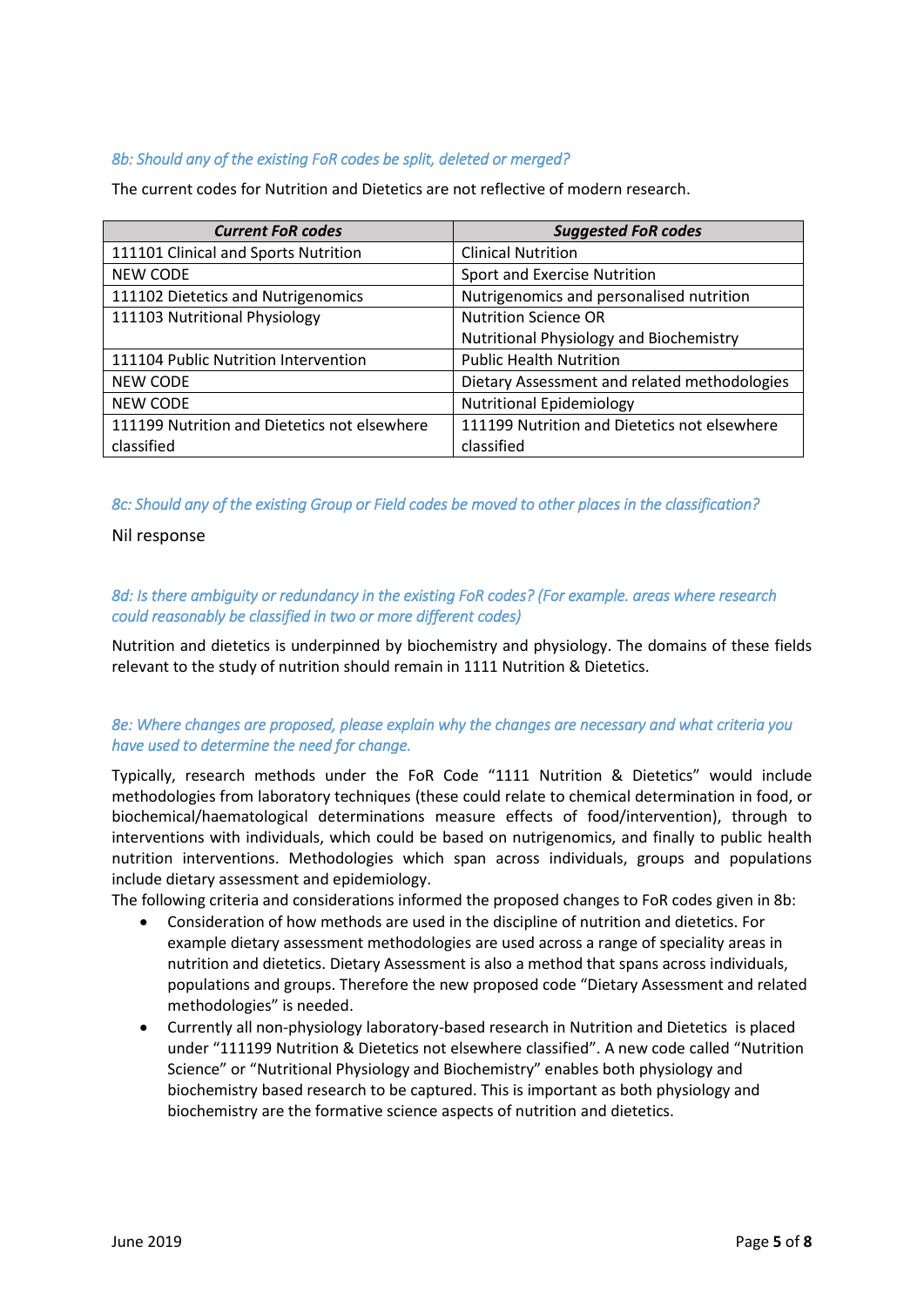*9: How can the FoR codes better capture Aboriginal and Torres Strait Islander Studies, Māori Studies, and Pacific Peoples Studies research, and at what level (e.g. Field, Group, Division)?* 

We believe Aboriginal and Torres Strait Islander research should be moved to a 4 digit code under Human Studies.

#### *10: How can the FoR codes better capture interdisciplinary / multidisciplinary research, and at what level (e.g. Field, Group, Division)?*

To capture interdisciplinary or multidisciplinary research there is a need to change the system to examine specific problems rather than define research by the methodologies used. For example, in nutrition, in an example where researchers were trying to develop a model of care in stroke patients, researchers work with food technologists, medical researchers, statisticians, social scientists. This would involve food development in texture modified meals, clinicians (medicine and allied health) to examine clinical outcomes and social science researchers to examine quality of life related outcomes. The methods applied are quite different but capturing the research under "improved care models in health" would capture the discipline interactions. This does not fit under the current model.

Council of Deans do not advocate for this model at this point in time.

Socio-economic Objective

*11: Is the current overall structure appropriate?* 

Yes

*11a: Should there be more or fewer levels to the hierarchy?* 

Status quo can remain

*11b: Would it be desirable to change the Sector codes to numerical, rather than alphabetic, identifiers?* 

No comment

*12: Are the Sector level categories well defined enough to capture all types of socio-economic objectives?* 

Yes

*12a: Do you have specific feedback on the usability and interpretability of the current Sector categories?* 

Not at this time.

*13: Do the Division level categories appropriately capture all types of research objectives?* 

Nil response

*13a: Do you have specific feedback on the usability and interpretability of the current Division categories?* 

Nil response

*13b: Are there emerging areas of economic development that should be better defined?* 

Nil response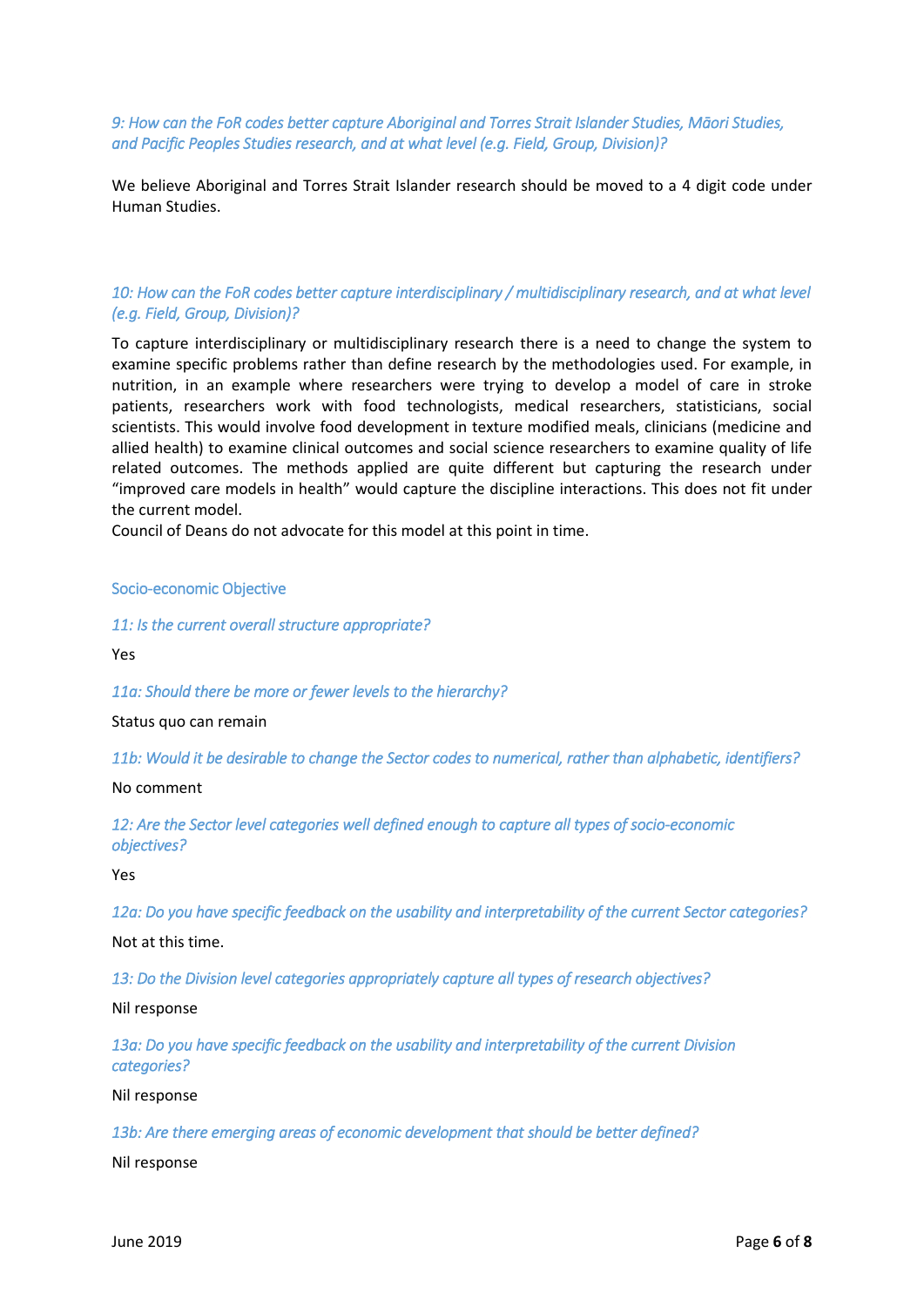## *14: Should any of the existing SEO codes be split, deleted or merged?*

Missing categories might include

- links between food, agriculture and health (eg nutrition sensitive agriculture)
- under 9201 a category specific to overweight and obesity would be relevant
- under 9205, consider maternal health

## *14a: Where changes are proposed, please explain why the changes are necessary and what criteria you have used to determine the need for change.*

The changes proposed identify emerging areas of research or reflect global priorities.

Nutrition-sensitive agriculture has been identified as essential in order to meet global development goals. There has been a call for empirical evidence to take into consideration contextual, cultural, economic and food environment factors, particularly in light of climate change. Currently the opportunity to administratively link agriculture, food and health is limited.

Given the ongoing global and national focus on the high prevalence of overweight and obesity, its determinants and solutions, a separate code for overweight and obesity would assist in highlighting research endeavour. Being able to identify administratively research undertaken directly in this area would be useful.

The first 1000 days is recognised as key to child outcomes. Maternal health is an integral component and links to both under and over nutrition. A separate code for maternal health (as opposed to women's health) provides scope to highlight this important period.

#### *15: Is it easy or difficult to categorise large or complex research projects or programs under SEO? How could categorisation be simplified*

There is a mixing of methods and outcomes in the SEO codes. Difficulties are related to the multiple disciplines represented. Direction related to the priority, primary outcome is required.

Therefore there are complexities related to allocation of SEO Codes, as an area of research may use methods of health promotion (for example) in prevention (primary, secondary, tertiary) of cardiovascular disease (for example).

#### Implementation

*16. How do you (or your organisation) currently use ANZSRC?* 

Nil response

*17. How would you (or your organisation) be affected if ANZSRC changes?* 

Nil response

*18. What support do you need to implement ANZSRC (e.g. concordances for time-series mapping, coding tools etc.)?* 

Nil response